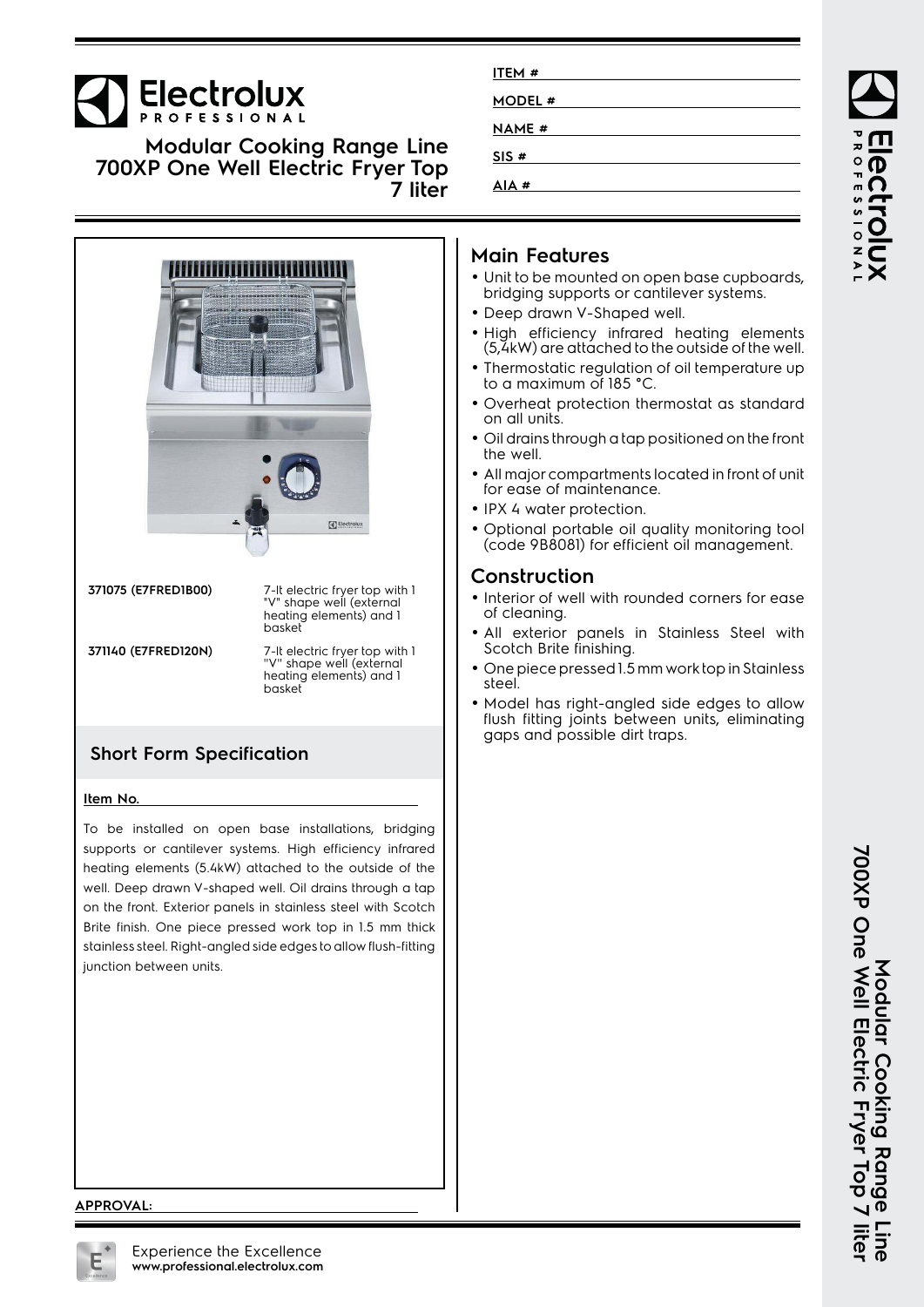

## **Included Accessories**

| • 1 of Basket for 7It top and free<br>standing fryers        | <b>PNC 921608</b>        |  |  |
|--------------------------------------------------------------|--------------------------|--|--|
| <b>Optional Accessories</b>                                  |                          |  |  |
| · Junction sealing kit                                       | <b>PNC 206086</b><br>l 1 |  |  |
| • Support for bridge type installation,<br>800 <sub>mm</sub> | <b>PNC 206137</b>        |  |  |
| • Support for bridge type installation,<br>1000mm            | <b>PNC 206138</b>        |  |  |
| • Support for bridge type installation,<br>1200mm            | PNC 206139               |  |  |
| • Support for bridge type installation,<br>1400mm            | <b>PNC 206140</b>        |  |  |
| • Support for bridge type installation,<br>1600mm            | <b>PNC 206141</b>        |  |  |
| • Support for bridge type installation,<br>400mm             | <b>PNC 206154</b>        |  |  |
| • Chimney upstand, 400mm                                     | PNC 206303               |  |  |
| • Right and left side handrails                              | PNC 206307               |  |  |
| • Back handrail 800mm, Marine                                | <b>PNC 206308</b>        |  |  |
| • Chimney grid net, 400mm<br>(700XP/900)                     | <b>PNC 206400</b>        |  |  |
| • 2 side covering panels for top<br>appliances               | <b>PNC 216277</b>        |  |  |
| • Basket for 7It top and free standing<br>fryers             | <b>PNC 921608</b>        |  |  |
| $\bullet$ 2 baskets for 2x5It and 7It electric<br>fryers     | PNC 960638               |  |  |